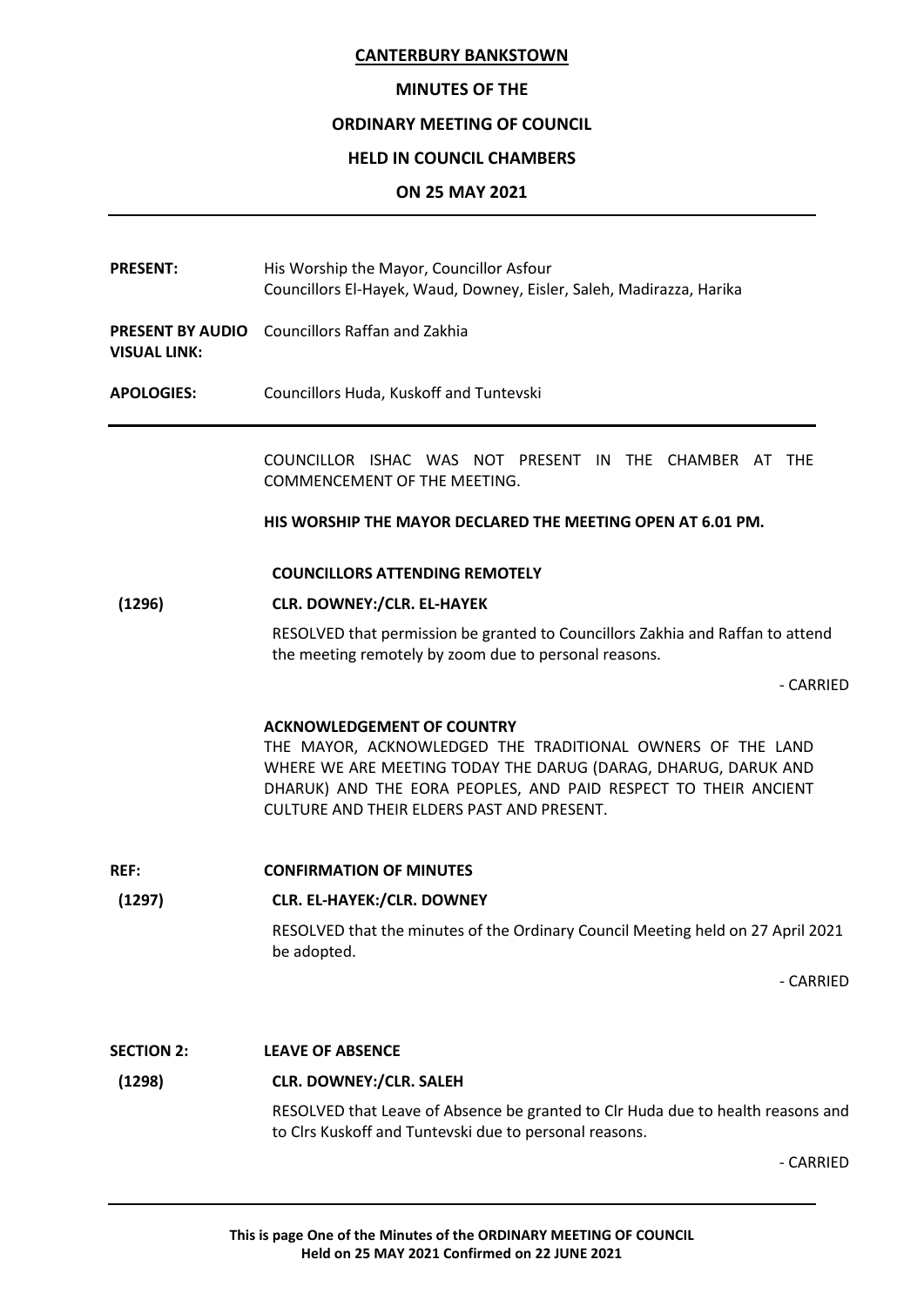#### **MINUTES OF THE**

### **ORDINARY MEETING OF COUNCIL**

#### **HELD IN COUNCIL CHAMBERS**

#### **ON 25 MAY 2021**

## **SECTION 3: DECLARATIONS OF PECUNIARY INTEREST OR NON-PECUNIARY CONFLICT OF INTEREST**

In respect of Item 4.6 – USU Support, I Clr Raffan declare a significant, Non-Pecuniary Conflict of Interest due to my employment with the United Services Union and advise that I will vacate the chamber taking no part in debate on the matter.

In respect of Item 4.7 – Local Community Based Donations, I Clr Saleh declare a significant, Non-Pecuniary Conflict of Interest due to a close family member being an employee of the Lebanese Muslim Association and advise that I will vacate the chamber taking no part in debate on the matter.

In respect of Item 4.7 - Local Community Based Donations, I Clr El-Hayek declare a significant, Non-Pecuniary Conflict of Interest due to my working association with the Lebanese Muslim Association and advise that I will vacate the chamber taking no part in debate on the mater.

In respect of Item 11.1 – Insurance Policy Placement Coverage for Council, I Clr Asfour declare a Non-Significant, Non-Pecuniary Conflict of Interest given my role on the Board of StateCover. Given this and as a precaution, I will vacate the chamber taking no part in debate on the matter.

### **SECTION 4: MAYORAL MINUTES**

### **ITEM 4.1 MIDDLE EAST UNREST**

**(1299) CLR. ASFOUR**

RESOLVED that the Mayoral minute be received.

- CARRIED

### **ITEM 4.2 MYANMAR FUNDRAISING**

#### **(1300) CLR. ASFOUR**

RESOLVED that Council support and donate \$1500 to the Burmese Community Development and Collaboration which will go towards medical assistance and humanitarian aid, and that these funds be made available from the Community Grants and Event Sponsorship Program Budget.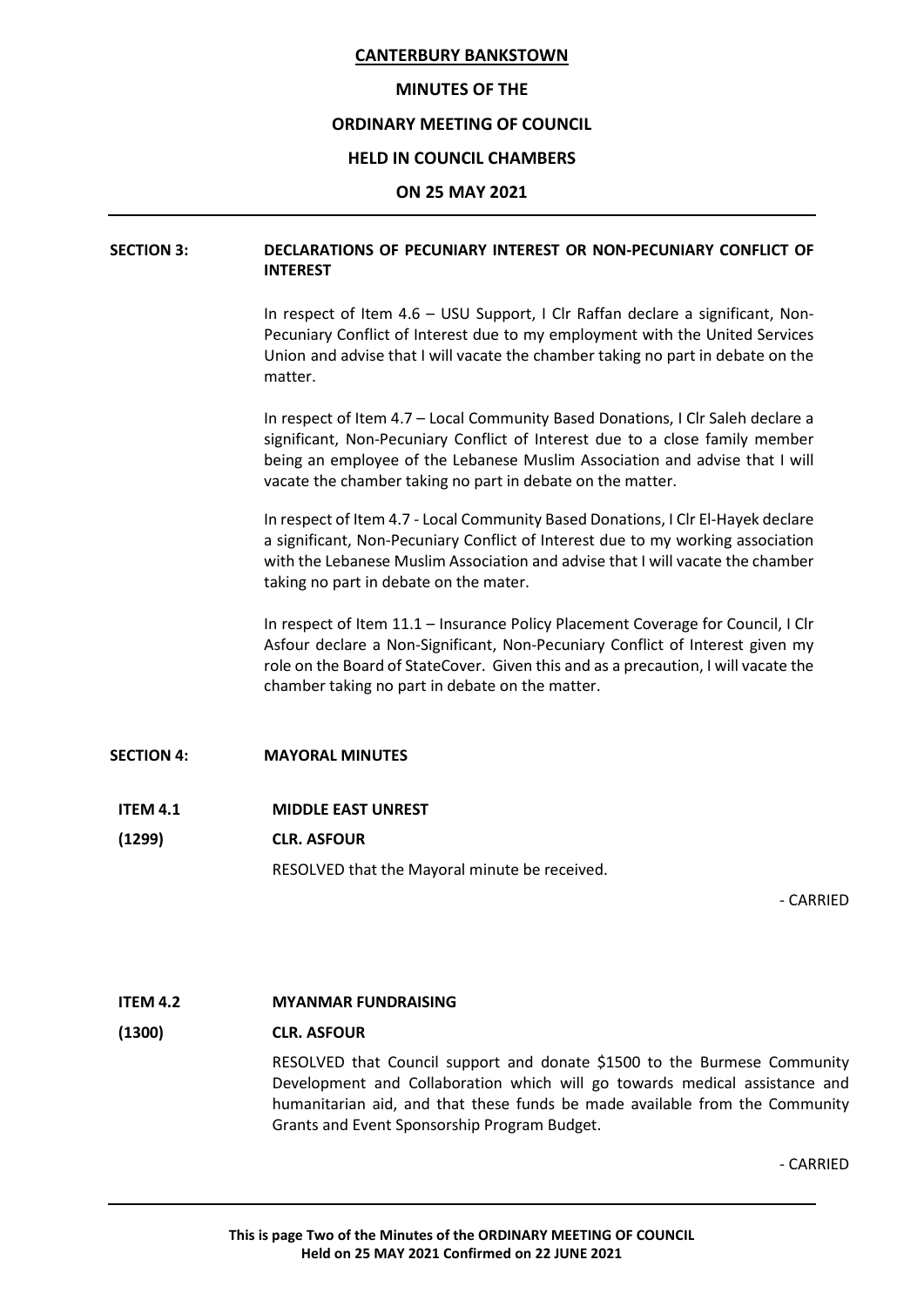#### **MINUTES OF THE**

#### **ORDINARY MEETING OF COUNCIL**

#### **HELD IN COUNCIL CHAMBERS**

#### **ON 25 MAY 2021**

#### **ITEM 4.3 NSW LIBERAL RORTS**

#### **(1301) CLR. ASFOUR**

RESOLVED that

- 1. Council endorse the NSW Senate Inquiry report including all its recommendations.
- 2. Council call on community groups and organisations to add their voice to our "GIVE US OUR SHARE" petition protest.

- CARRIED

## **ITEM 4.4 AUSGRID**

### **(1302) CLR. ASFOUR**

#### RESOLVED that

- 1. Council commence a planning proposal to rezone the site at 30 Trevenar Street, Ashbury from R2 Low Density Residential to RE1 Public Recreation with all the planning rules applicable to Peace Park to be applied to this site.
- 2. Council also write to the NSW Minister for Planning and Public Spaces and seek his support for this site to be provided as a public space for the Ashbury community.
- 3. An audit of similar sites be undertaken, and Councillors be briefed accordingly.

- CARRIED

## **ITEM 4.5 HOSPITALS**

## **(1303) CLR. ASFOUR**

RESOLVED that

1. Council calls on the NSW Government to name the site for the new Bankstown-Lidcombe Hospital.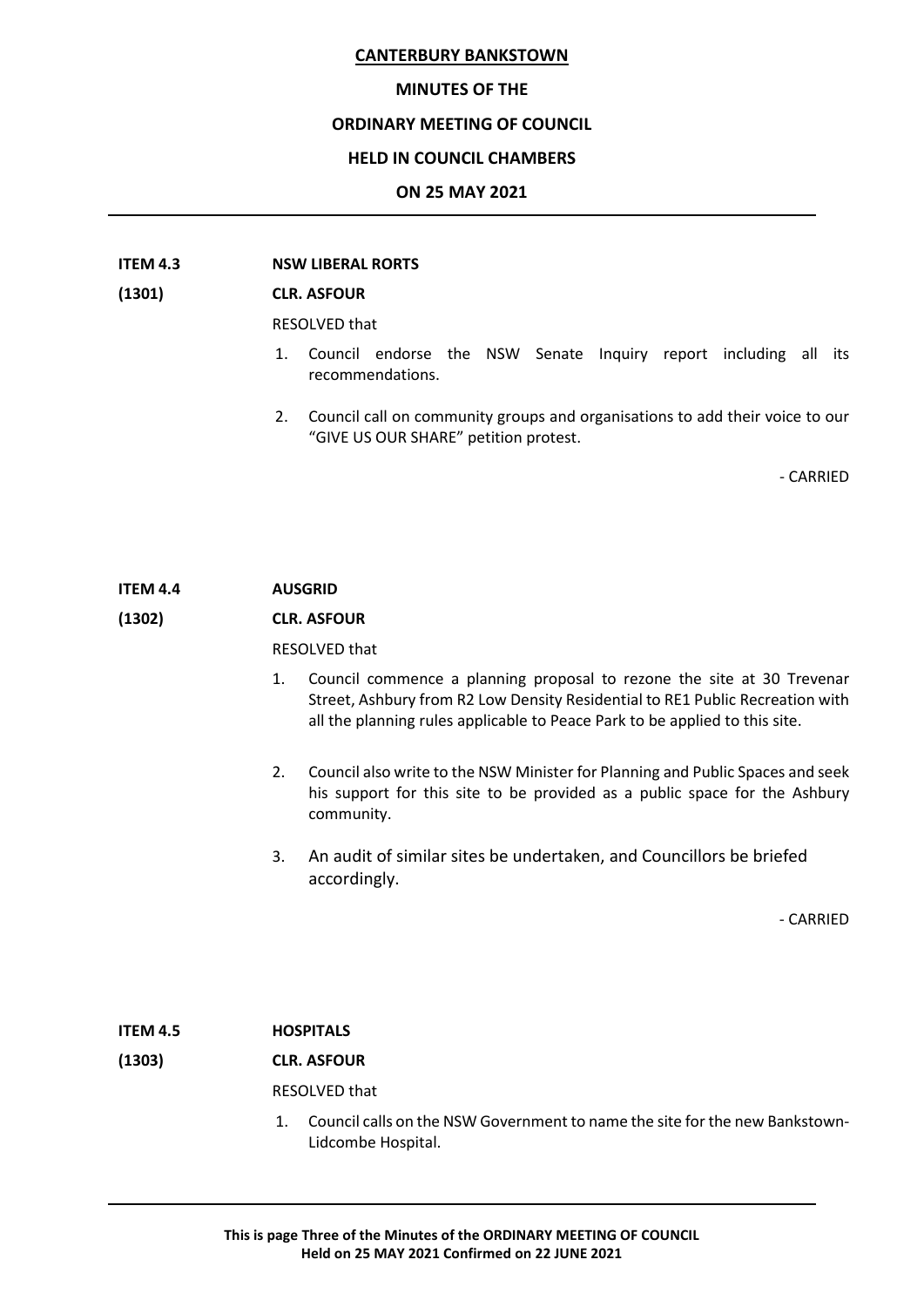#### **MINUTES OF THE**

### **ORDINARY MEETING OF COUNCIL**

#### **HELD IN COUNCIL CHAMBERS**

#### **ON 25 MAY 2021**

2. Council arrange a meeting with Sydney Area Health Service to better understand the future plans for Canterbury Hospital with the view Council may be of assistance in any synergies and planning in the immediate area.

- CARRIED

#### **ITEM 4.6 USU SUPPORT**

In respect of Item 4.6 – USU Support, Clr Raffan declared a significant, Non-Pecuniary Conflict of Interest due to her employment with the United Services Union and vacated the meeting taking no part in debate on the matter.

CLR RAFFAN TEMPORARILY VACATED THE MEETING AT 7.04 PM.

CLR ISHAC ARRIVED AT THE MEETING AT 7.06 PM.

CLR MADIRAZZA TEMPORARILY RETIRED FROM THE MEETING AT 7.10 PM AND RETURNED AT 7.13 PM.

#### **(1304) CLR. ASFOUR**

RESOLVED that Council support the campaign by the United Services Union for Council to opt for full time employees ahead of contractors when and where practicable. Council further encourage staff to consider getting behind the campaign.

- CARRIED

CLR RAFFAN RETURNED TO THE MEETING AT 7.15 PM.

#### **ITEM 4.7 LOCAL COMMUNITY BASED DONATIONS**

In respect of Item 4.7 – Local Community Based Donations, Clr Saleh declared a significant, Non-Pecuniary Conflict of Interest due to a close family member being an employee of the Lebanese Muslim Association and vacated the chamber taking no part in debate on the matter.

In respect of Item 4.7 - Local Community Based Donations, Clr El-Hayek declared a significant, Non-Pecuniary Conflict of Interest due to his working association with the Lebanese Muslim Association and vacated the chamber taking no part in debate on the mater.

CLRS SALEH AND EL-HAYEK TEMPORARILY VACATED THE CHAMBER AT 7.15 PM.

**(1305) CLR. ASFOUR**

RESOLVED that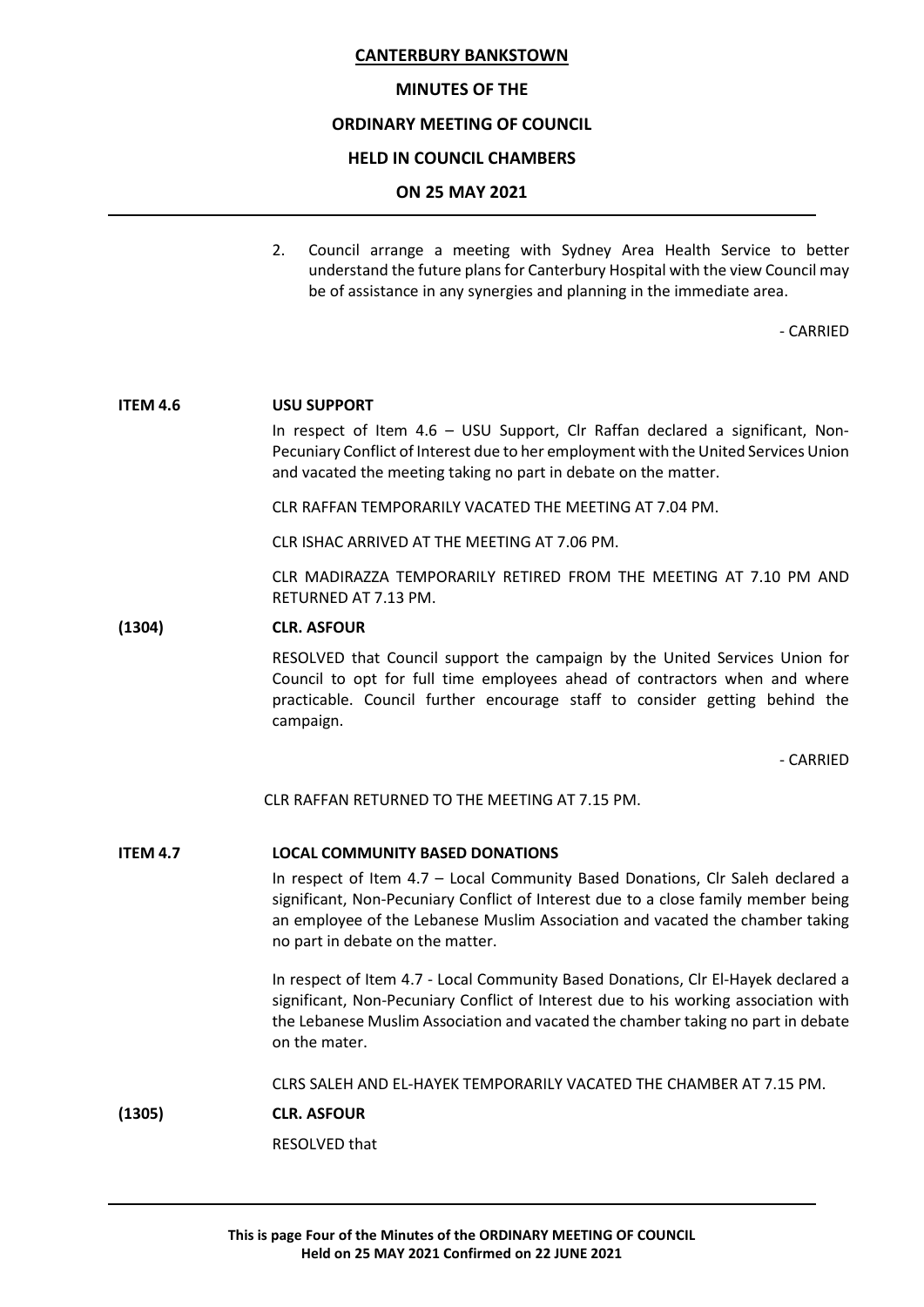#### **MINUTES OF THE**

### **ORDINARY MEETING OF COUNCIL**

#### **HELD IN COUNCIL CHAMBERS**

#### **ON 25 MAY 2021**

- 1. Council support the Vietnamese Students' Association Annual Charity Dinner being held on Sunday  $30<sup>th</sup>$  May 2021, by way of \$1000 donation and that any future requests for assistance be made through Council's Community Grants and Event Sponsorship Program.
- 2. Council support the Lebanese Muslim Association (LMA) by waiving an amount of \$2,480 being 50% of the fee hire for the use of Parry Park Overflow Carpark totalling \$4,960 and that any future requests for assistance be made through Council's Community Grants and Event Sponsorship Program.
- 3. Council support CanAssist Balranald by waiving an amount of \$412.50 fee hire for the use of Revesby Community Hall and that any future requests for assistance be made through Council's Community Grants and Event Sponsorship Program.
- 4. Council support the Arab Australian Federation who are hosting a community event for between 100-150 people at the Bryan Brown Theatre on Thursday 17 June, 2021 by way of \$1000 donation and that any future requests for assistance be made through Council's Community Grants and Event Sponsorship Program.
- 5. These funds be made available from the Community Grants and Event Sponsorship Program Budget.

- CARRIED

CLRS SALEH AND EL-HAYEK RETURNED TO THE MEETING AT 7.16 PM.

#### **SUSPENSION OF STANDING ORDERS**

### **(1306) CLR. EISLER:/CLR. ISHAC**

- i) Permission be granted to those people who have made the necessary application to address Council for five minutes.
- ii) Standing Orders be suspended and Items 5.2 and 5.4 be dealt with now.
- iii) Standing Orders then be resumed.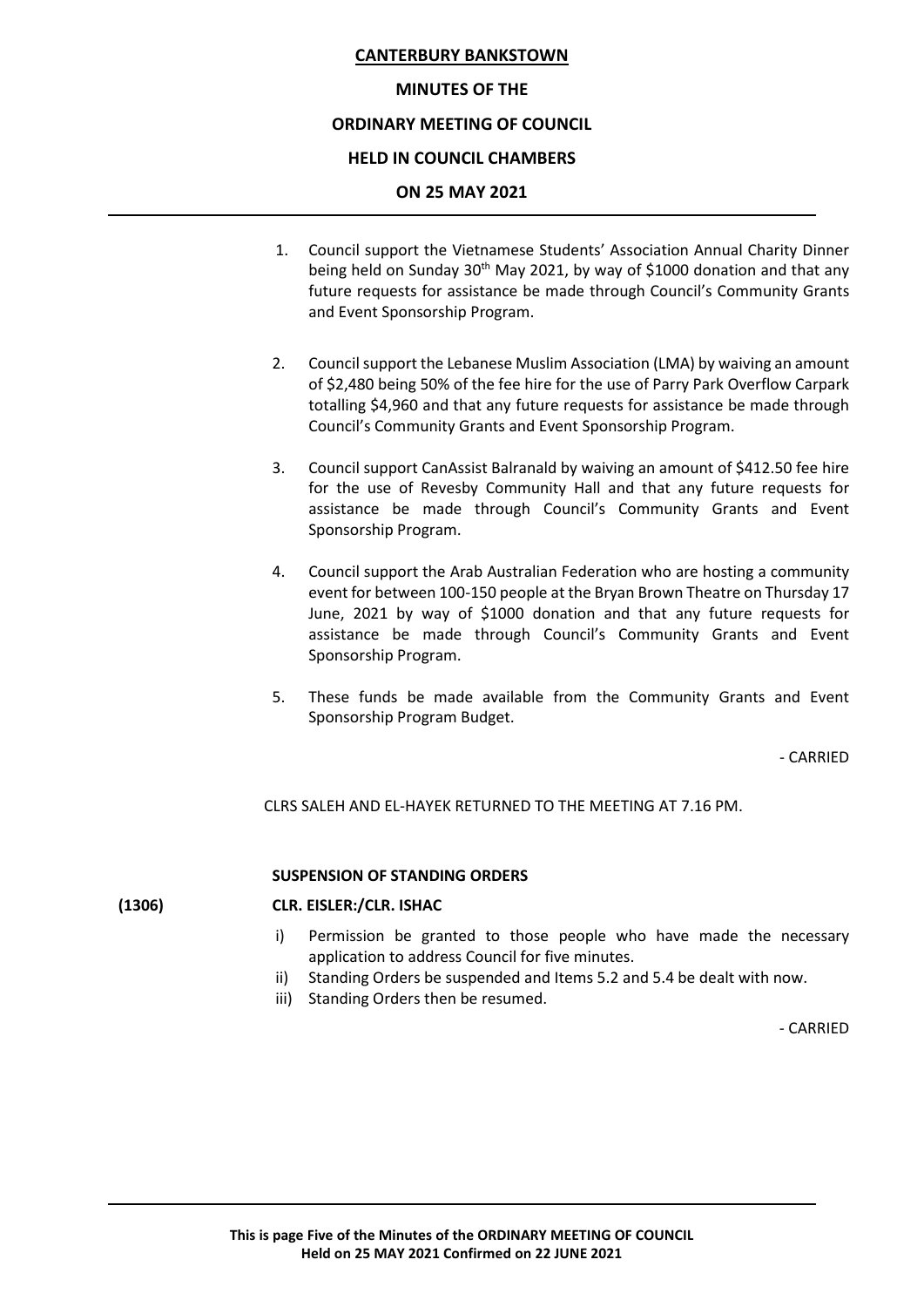## **MINUTES OF THE**

## **ORDINARY MEETING OF COUNCIL**

## **HELD IN COUNCIL CHAMBERS**

## **ON 25 MAY 2021**

| <b>SECTION 5:</b> | <b>PLANNING MATTERS</b>                                                                                                                                                                                                                                                          |  |
|-------------------|----------------------------------------------------------------------------------------------------------------------------------------------------------------------------------------------------------------------------------------------------------------------------------|--|
| <b>ITEM 5.2</b>   | <b>EXHIBITION OF PLANNING PROPOSAL: 297-299 CANTERBURY ROAD IN REVESBY</b>                                                                                                                                                                                                       |  |
|                   | MR ALISTAIR KNOX (FROM BOUPAUL PTY LTD) ADDRESSED COUNCIL.                                                                                                                                                                                                                       |  |
| (1307)            | <b>CLR. DOWNEY:/CLR. ISHAC</b>                                                                                                                                                                                                                                                   |  |
|                   | RESOLVED that an extension of two minutes be given to Mr Knox to address Council.<br>CARRIED                                                                                                                                                                                     |  |
|                   | MR GEORGE KARAVANAS (ON BEHALF OF THE APPLICANT) ADDRESSED COUNCIL.                                                                                                                                                                                                              |  |
| (1308)            | <b>CLR. EL-HAYEK:/CLR. EISLER</b>                                                                                                                                                                                                                                                |  |
|                   | RESOLVED that                                                                                                                                                                                                                                                                    |  |
|                   | Council adopt the Planning Proposal as shown in Attachment A and that it be<br>1.<br>sent to the NSW Department of Planning, Infrastructure and Environment for<br>finalisation.                                                                                                 |  |
|                   | 2.<br>Council endorse the draft site-specific Development Control Plan for 297-299<br>Canterbury Road, Revesby as shown in Attachment B to amend the<br>Bankstown DCP 2015 and draft Consolidated DCP and that it be brought into<br>effect once the LEP amendment is finalised. |  |
|                   | 3.<br>Council enter into the Planning Agreement as provided in Attachment C.                                                                                                                                                                                                     |  |
|                   | - CARRIED                                                                                                                                                                                                                                                                        |  |
| For:-             | Clrs Asfour, Eisler, El-Hayek, Ishac, Madirazza, Waud and Zakhia                                                                                                                                                                                                                 |  |
| <b>Against:-</b>  | Clrs Downey, Harika, Raffan and Saleh                                                                                                                                                                                                                                            |  |
| <b>ITEM 5.4</b>   | DRAFT CANTERBURY BANKSTOWN CONSOLIDATED DEVELOPMENT CONTROL<br><b>PLAN</b>                                                                                                                                                                                                       |  |
|                   | MR IAN WATSON (FROM CARINYA ROAD FLOOD RISK SAFETY COMMITTEE AND<br>RESIDENT ACTION GROUP) ADDRESSED COUNCIL.                                                                                                                                                                    |  |
|                   | CLR ISHAC TEMPORARILY RETIRED FROM THE MEETING AT 7.37 PM AND RETURNED<br>AT 7.38 PM.                                                                                                                                                                                            |  |
| (1309)            | <b>CLR. EL-HAYEK:/CLR. DOWNEY</b>                                                                                                                                                                                                                                                |  |
|                   | RESOLVED that an extension of two minutes be given to Mr Watson to address<br>Council.                                                                                                                                                                                           |  |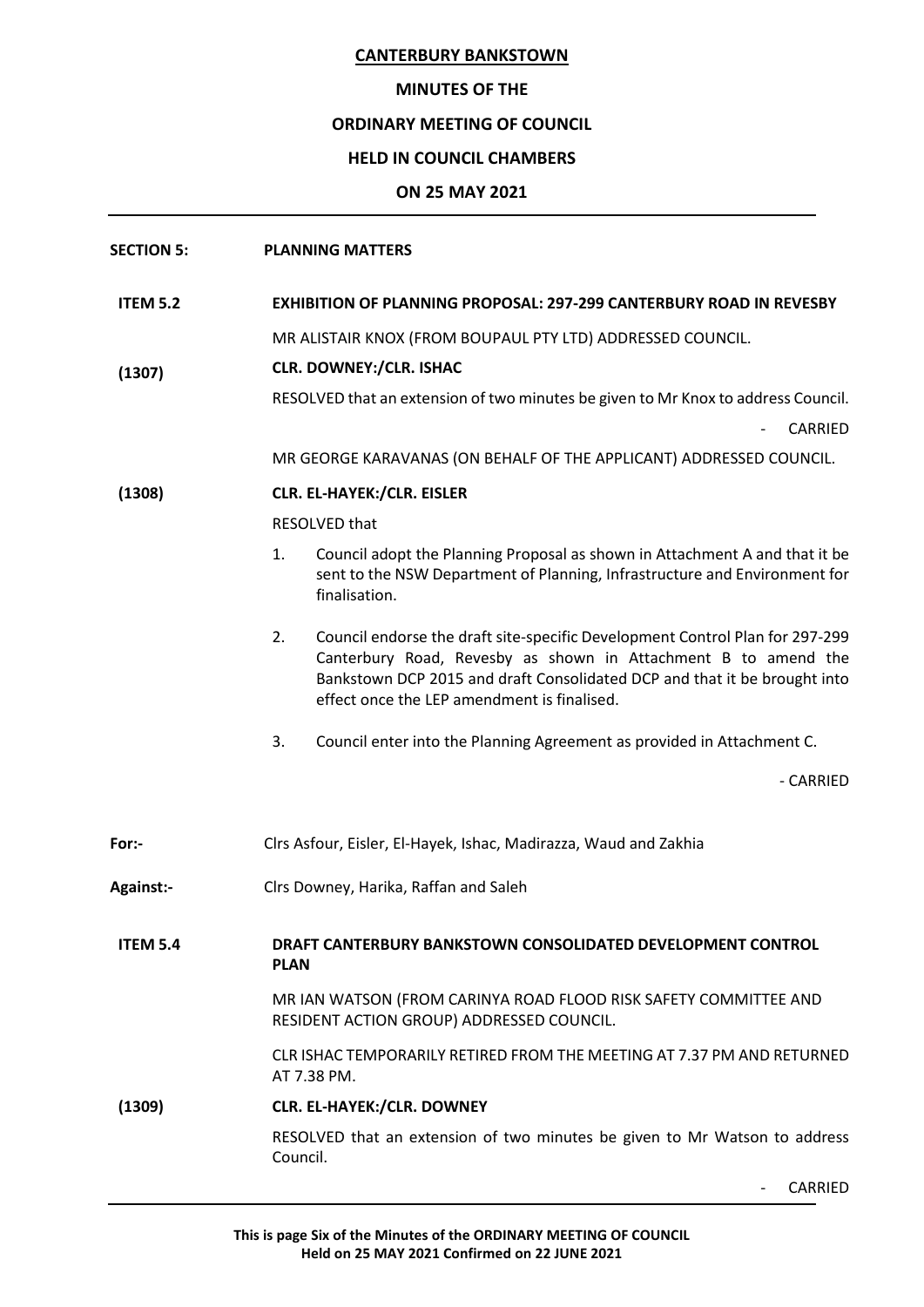#### **MINUTES OF THE**

#### **ORDINARY MEETING OF COUNCIL**

#### **HELD IN COUNCIL CHAMBERS**

#### **ON 25 MAY 2021**

#### **(1310) CLR. HARIKA:/CLR. EISLER**

RESOLVED that

- 1. Council adopt the Canterbury Bankstown Development Control Plan 2021 as provided in Attachments A–K.
- 2. Council adopt the Guides and Heritage Conservation Area Character Statements that support the Canterbury Bankstown Development Control Plan 2021 as provided in Attachments L–Q.
- 3. Council note the Canterbury Bankstown Development Control Plan 2021 will come into effect on the date that the Canterbury Bankstown Local Environmental Plan 2021 is published on the NSW legislation website and:
	- (a) The Canterbury Bankstown Development Control Plan 2021 is to apply to development applications lodged on or after this date.
	- (b) The Canterbury Bankstown Development Control Plan 2021 is to repeal Bankstown Development Control Plan 2015 and Canterbury Development Control Plan 2012 on this date in accordance with the Environmental Planning and Assessment Regulation 2000
	- (c) The former Council policies will be revoked on this date:
		- (i) Bankstown Demolition and Construction Guidelines
		- (ii) Bankstown Development Engineering Standards
		- (iii) Bankstown Tree Management Manual
		- (iv) Bankstown Waste Management Guide for New Developments
- 4. The General Manager be given authority to:
	- (a) Incorporate the DCP Amendments for 15–33 Brighton Avenue, Croydon Park in the Canterbury Bankstown Development Control Plan 2021 on the date that the planning proposal is published on the NSW legislation website.
	- (b) Include any matters that the Department of Planning, Industry and Environment remove from the Draft Consolidated Local Environment Plan as part of its review process, to ensure there are no gaps in planning policy.
	- (c) Make formatting and other minor changes to the Canterbury Bankstown Development Control Plan 2021 provided these do not change the intent of the Development Control Plan.
- 5. The draft DCP at Chapter 7.3 (clause 4.5) and Chapter 8.2 (section 4.2, clause C2) be amended to correct an administrative error so that any references to 9 metres is changed to 3 metres in the B2 and B6 zones as per the current controls.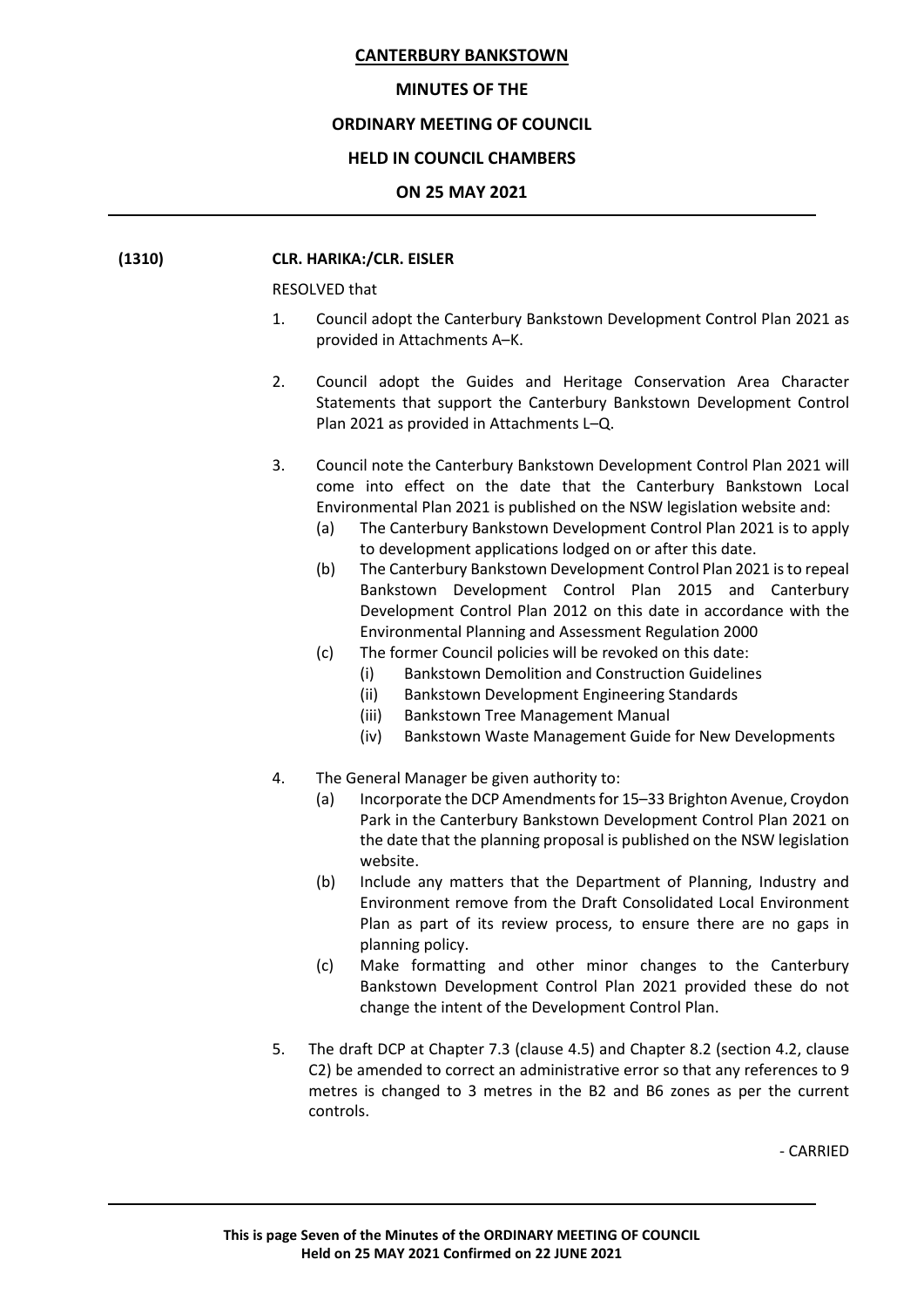## **MINUTES OF THE**

## **ORDINARY MEETING OF COUNCIL**

## **HELD IN COUNCIL CHAMBERS**

## **ON 25 MAY 2021**

| Clrs Asfour, Downey, Eisler, El-Hayek, Harika, Ishac, Madirazza, Raffan, Waud<br>and Zakhia                                                                                                                                   |  |
|-------------------------------------------------------------------------------------------------------------------------------------------------------------------------------------------------------------------------------|--|
| Clr Saleh                                                                                                                                                                                                                     |  |
| <b>STANDING ORDERS BE RESUMED.</b>                                                                                                                                                                                            |  |
| <b>EXHIBITION OF PLANNING AGREEMENT - 74 RICKARD ROAD, BANKSTOWN (WSU</b><br><b>BANKSTOWN CAMPUS)</b>                                                                                                                         |  |
| <b>CLR. DOWNEY:/CLR. EL-HAYEK</b>                                                                                                                                                                                             |  |
| RESOLVED that                                                                                                                                                                                                                 |  |
| Council enter into the Planning Agreement as provided in Attachments A to E.<br>1.                                                                                                                                            |  |
| The General Manager be given authority to make minor changes to the<br>2.<br>document that may be required for the purposes of execution, so long as these<br>do not alter the intent or substance of the planning agreement. |  |
| - CARRIED                                                                                                                                                                                                                     |  |
| Clrs Asfour, Downey, Eisler, El-Hayek, Harika, Ishac, Madirazza, Raffan, Saleh,<br>Waud and Zakhia                                                                                                                            |  |
| Nil                                                                                                                                                                                                                           |  |
| <b>EXHIBITION OF PLANNING PROPOSAL: 297-299 CANTERBURY ROAD IN REVESBY</b><br>THIS MATTER WAS DISCUSSED PREVIOUSLY. SEE RESOLUTION NO. 1308 ON PAGE<br>NO. SIX OF THESE MINUTES.                                              |  |
|                                                                                                                                                                                                                               |  |

## **ITEM 5.3 EXHIBITION OF PLANNING PROPOSAL: 353-355 WATERLOO ROAD IN GREENACRE**

## **(1312) CLR. EL-HAYEK:/CLR. HARIKA**

RESOLVED that

1. Having regard to the number of community concerns and issues as outlined in the report, that Council does not proceed with this Planning Proposal for 353-355 Waterloo Road, Greenacre.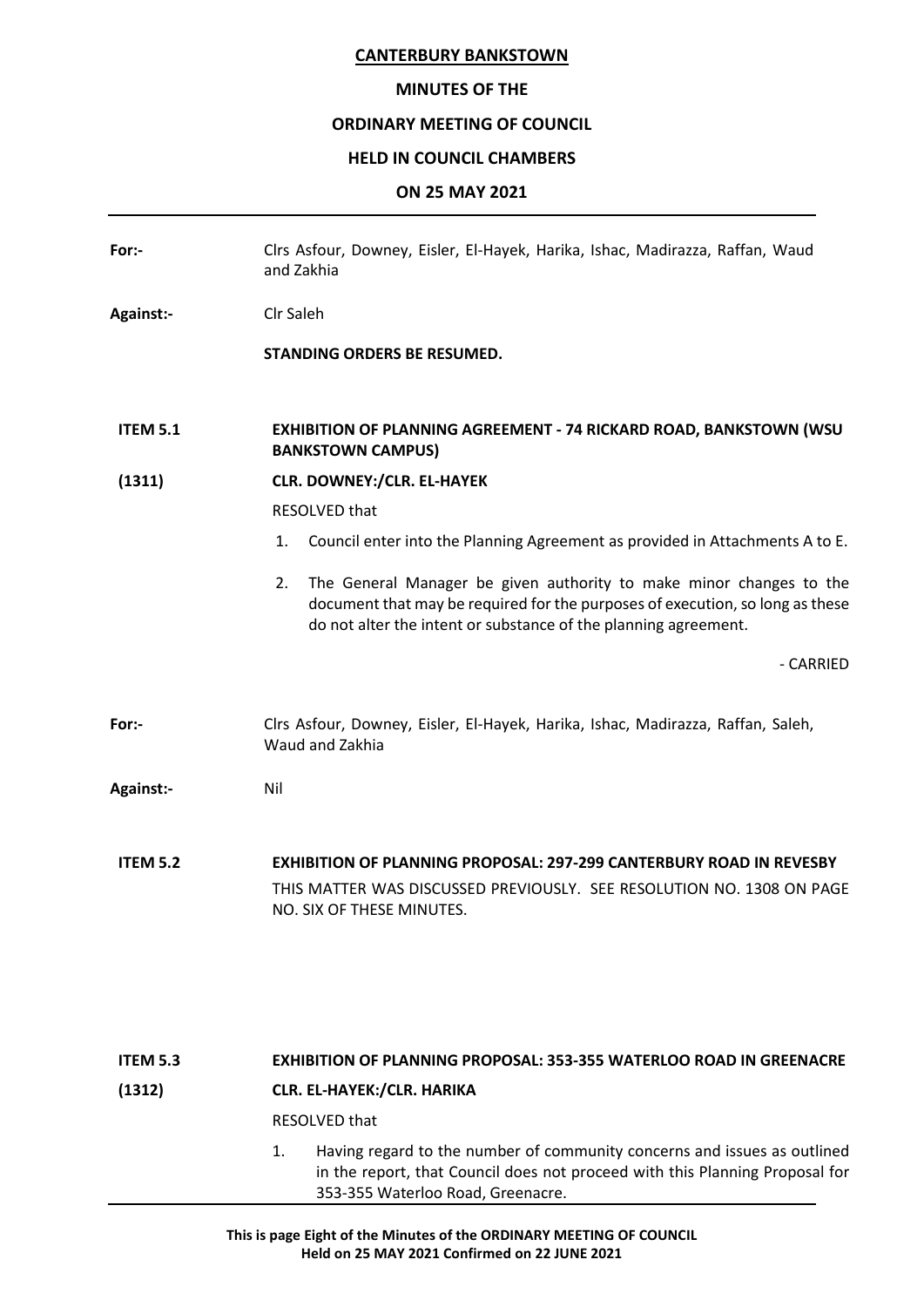#### **MINUTES OF THE**

#### **ORDINARY MEETING OF COUNCIL**

#### **HELD IN COUNCIL CHAMBERS**

#### **ON 25 MAY 2021**

2. Council advises the Department of Planning, Industry and Environment of its decision, accordingly.

- CARRIED

- **For:-** Clrs Asfour, Downey, Eisler, El-Hayek, Harika, Ishac, Madirazza, Raffan, Saleh, Waud and Zakhia
- **Against:-** Nil

**ITEM 5.4 DRAFT CANTERBURY BANKSTOWN CONSOLIDATED DEVELOPMENT CONTROL PLAN** THIS MATTER WAS DISCUSSED PREVIOUSLY. SEE RESOLUTION NO. 1310 ON PAGE NO. SEVEN OF THESE MINUTES.

**SECTION 6: POLICY MATTERS** 

Nil

**SECTION 7: GOVERNANCE AND ADMINISTRATION MATTERS**

#### **ITEM 7.1 LOCAL GOVERNMENT REMUNERATION TRIBUNAL - DETERMINATION OF MAYOR AND COUNCILLOR FEES 2021/2022**

**(1313) CLR. EL-HAYEK:/CLR. ISHAC**

RESOLVED that

- 1. Council do not take up the recommended 2.0% increase for Mayor and Councillors, as determined by the NSW Government's Local Government Remuneration Tribunal.
- 2. Council continue to apply the current fees, being the 2020/21 fees set by Council for the Mayor and Councillors, for the ensuing financial year.
- 3. The current Additional Fee for the Deputy Mayor, being 20% of the Mayors Additional Fee, to remain as is.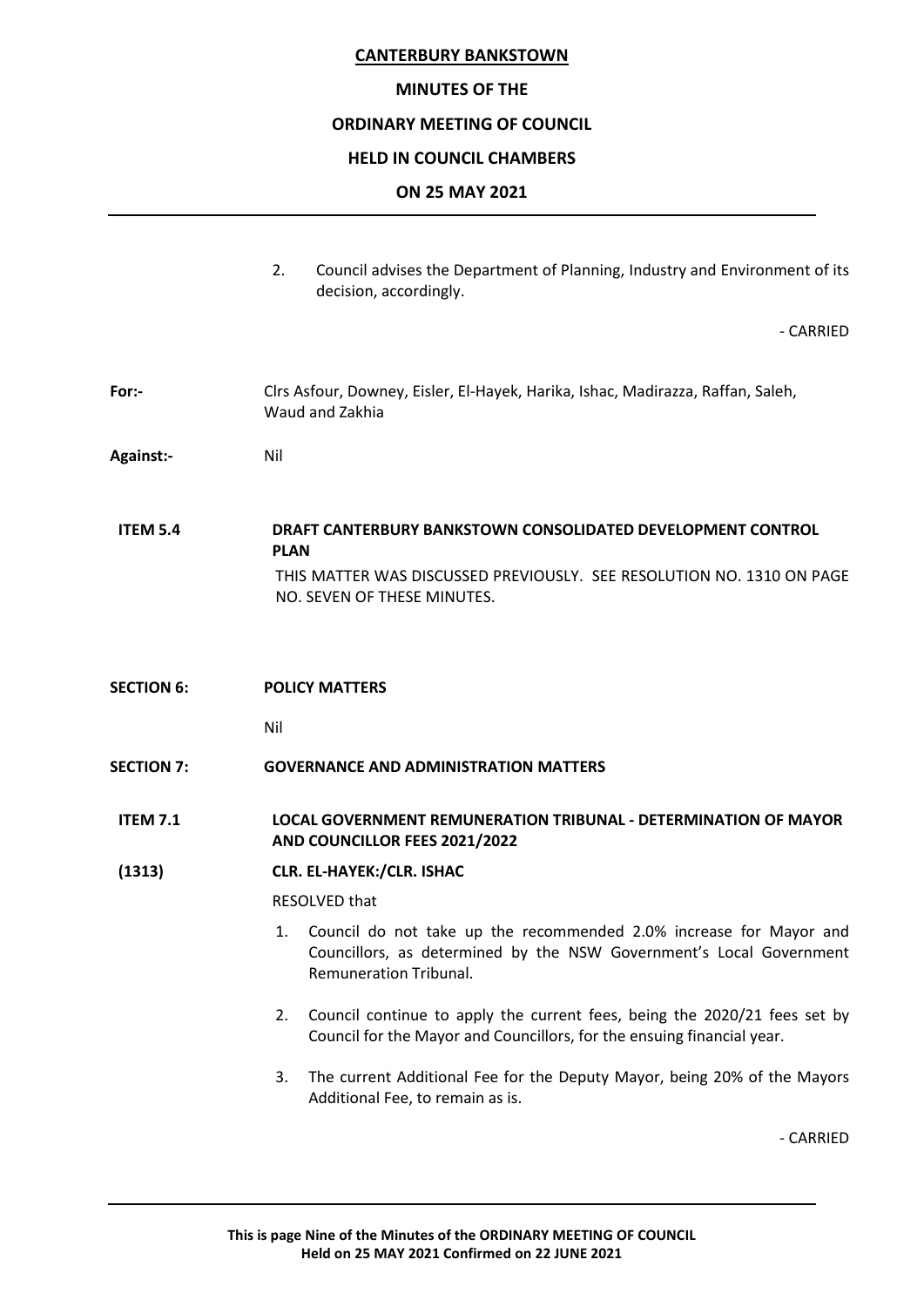## **MINUTES OF THE**

## **ORDINARY MEETING OF COUNCIL**

## **HELD IN COUNCIL CHAMBERS**

## **ON 25 MAY 2021**

## **ITEM 7.2 NAMING REQUEST - JACK MUNDEY PARK**

## **(1314) CLR. EISLER:/CLR. MADIRAZZA**

RESOLVED that

- 1. Council support the proposal to name the previously unnamed land at 15 Close Street, Canterbury, 'Jack Mundey Park'.
- 2. The naming proposal be referred to the Geographical Names Board (GNB) for approval and registration.

- CARRIED

## **ITEM 7.3 CASH AND INVESTMENT REPORT AS AT 30 APRIL 2021**

### **(1315) CLR. MADIRAZZA:/CLR. WAUD**

RESOLVED that

- 1. The Cash and Investment Report as at 30 April 2021 be received and noted.
- 2. The Certification by the Responsible Accounting Officer incorporated in this report, be adopted.

- CARRIED

## **SECTION 8: SERVICE AND OPERATIONAL MATTERS**

**ITEM 8.1 CANTERBURY TOWN CENTRE STAGE 2 PROJECT - CLOSE STREET RESERVE SITE COMPOUND LICENCE**

## **(1316) CLR. RAFFAN:/CLR. MADIRAZZA**

RESOLVED that

- 1. That the information be noted.
- 2. Council agree to a short-term licence agreement to Abergeldie Contractors Pty Ltd for the establishment of a site compound in Close Street Reserve, Canterbury for the purposes of completing the Canterbury Town Centre Stage 2 Works.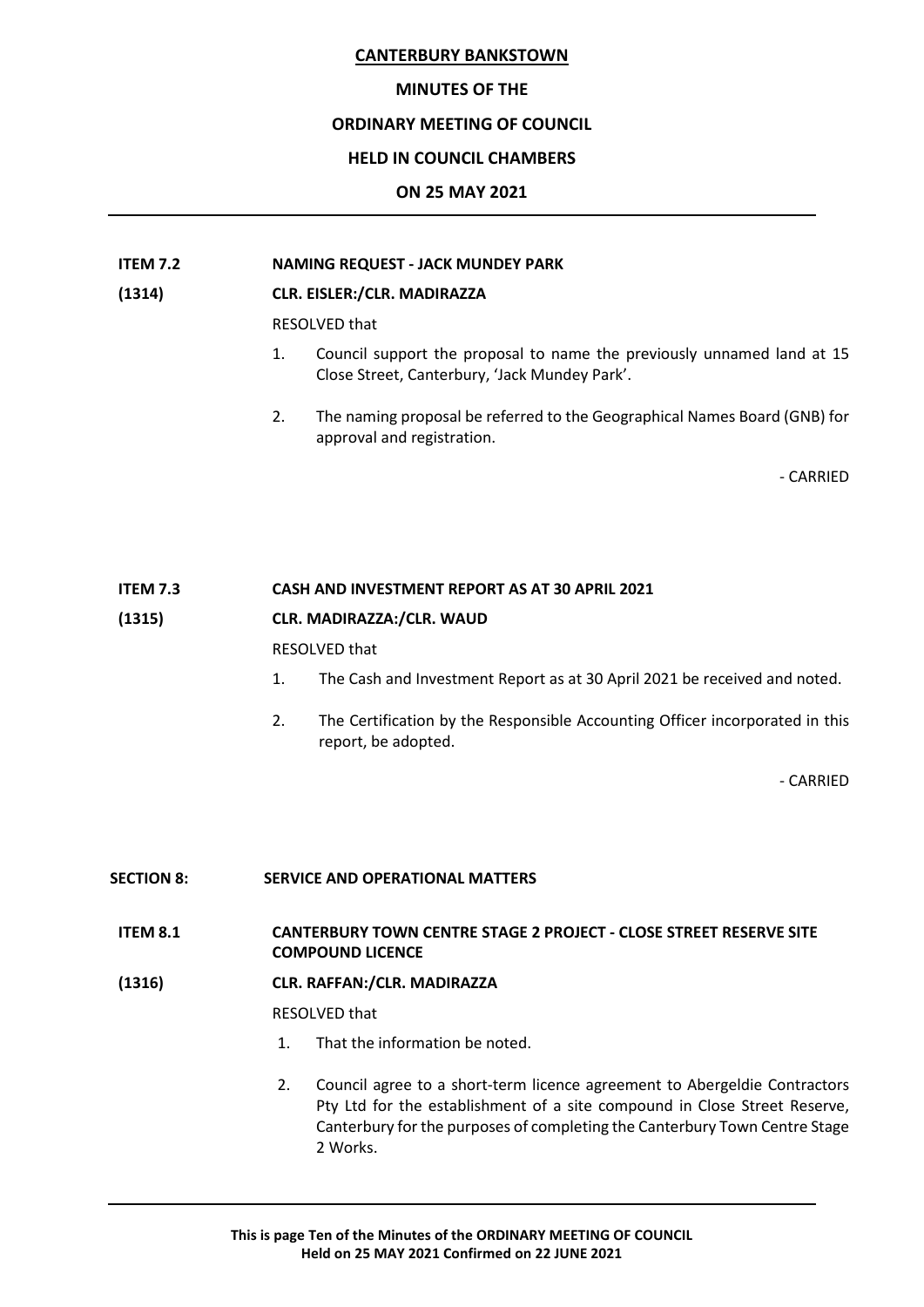#### **MINUTES OF THE**

### **ORDINARY MEETING OF COUNCIL**

#### **HELD IN COUNCIL CHAMBERS**

#### **ON 25 MAY 2021**

3. The General Manager be authorised to complete and sign all required documents, based on the terms and conditions as outlined in the attached report, as required.

- CARRIED

#### **SECTION 9: COMMITTEE REPORTS**

#### **ITEM 9.1 MINUTES OF THE TRAFFIC COMMITTEE MEETING HELD ON 11 MAY 2021**

#### **(1317) CLR. HARIKA:/CLR. EL-HAYEK**

RESOLVED that the recommendations contained in the minutes of the Canterbury Bankstown Council Traffic Committee meeting held on 11 May 2021, be adopted.

- CARRIED

#### **SECTION 10: NOTICE OF MOTIONS & QUESTIONS WITH NOTICE**

#### **(1318) CLR. EL-HAYEK:/CLR. HARIKA**

RESOLVED that in accordance with Council's Code of Meeting Practice, Council adopts all the recommendations of the Notice of Motions and Questions with Notice with the exception of Items 10.5 and 10.6

- CARRIED

# **ITEM 10.1 NOTICE OF MOTIONS (1319) CLR. EL-HAYEK:/CLR. HARIKA** RESOLVED that the information be noted.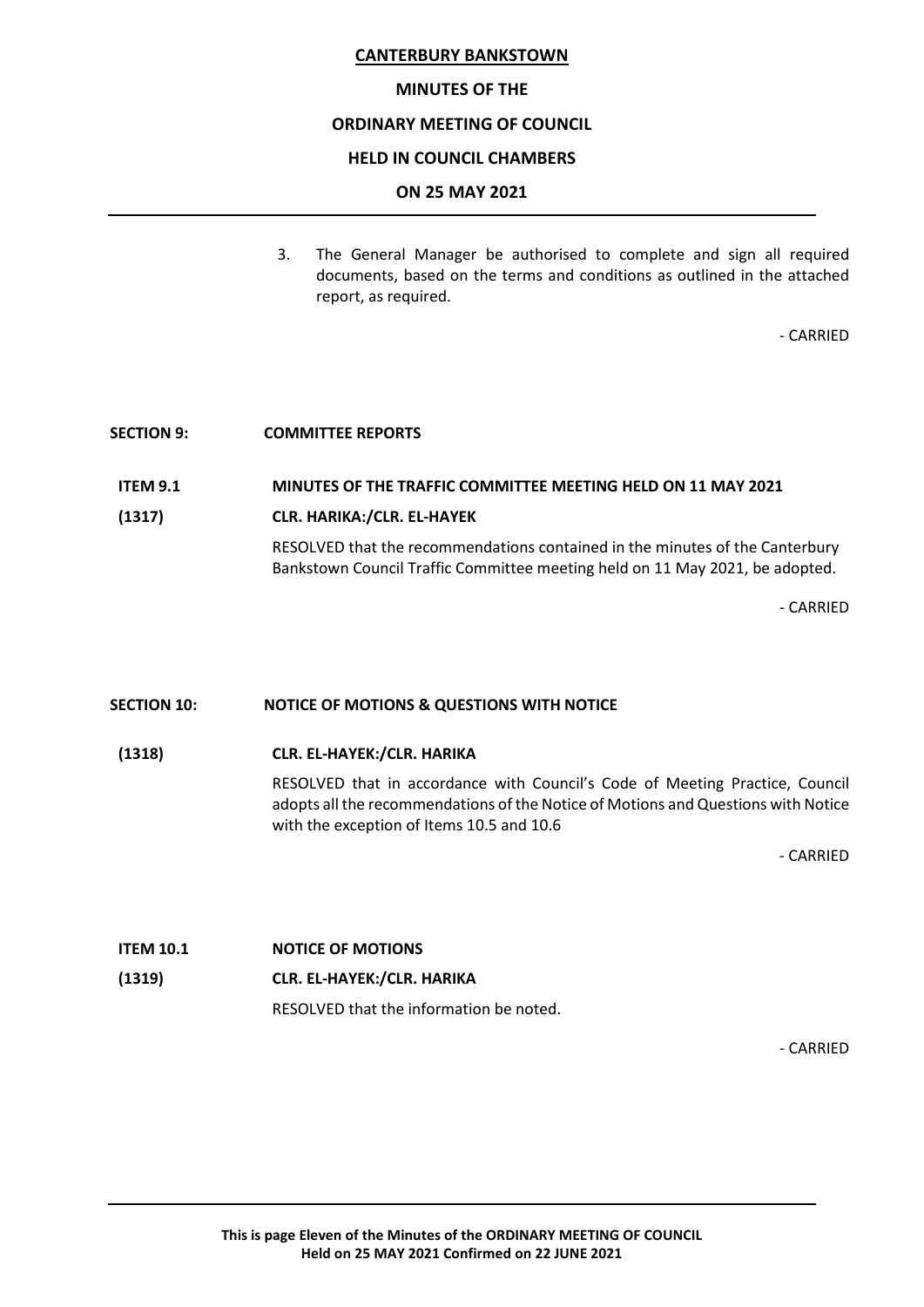#### **MINUTES OF THE**

### **ORDINARY MEETING OF COUNCIL**

#### **HELD IN COUNCIL CHAMBERS**

#### **ON 25 MAY 2021**

#### **ITEM 10.2 CITY FRIENDSHIPS**

### **(1320) CLR. EL-HAYEK:/CLR. HARIKA**

RESOLVED that Canterbury Bankstown Council seek to enter into a Friendship City arrangement with the cities of Tripoli, El Mina, El Minieh and El Dinnieh.

- CARRIED

#### **ITEM 10.3 HOONING**

#### **(1321) CLR. EL-HAYEK:/CLR. HARIKA**

RESOLVED that Council:

- 1. Writes to the Local Police Area Command requesting their assistance by conducting an Operation targeting anti-social behaviour, speeding and reckless driving in the Greenacre in the area.
- 2. Writes to the Minister for Customer Service and Minister for Police and Emergency Services requesting they look to implement online reporting and dedicated hotlines to report anti-social driving.

- CARRIED

### **ITEM 10.4 DOMESTIC VIOLENCE**

### **(1322) CLR. EL-HAYEK:/CLR. HARIKA**

RESOLVED that Council, thanks and acknowledges the positive role that Council's own Domestic Violence Awareness programs and campaigns have played educating, raising awareness and changing attitudes towards domestic violence in our community.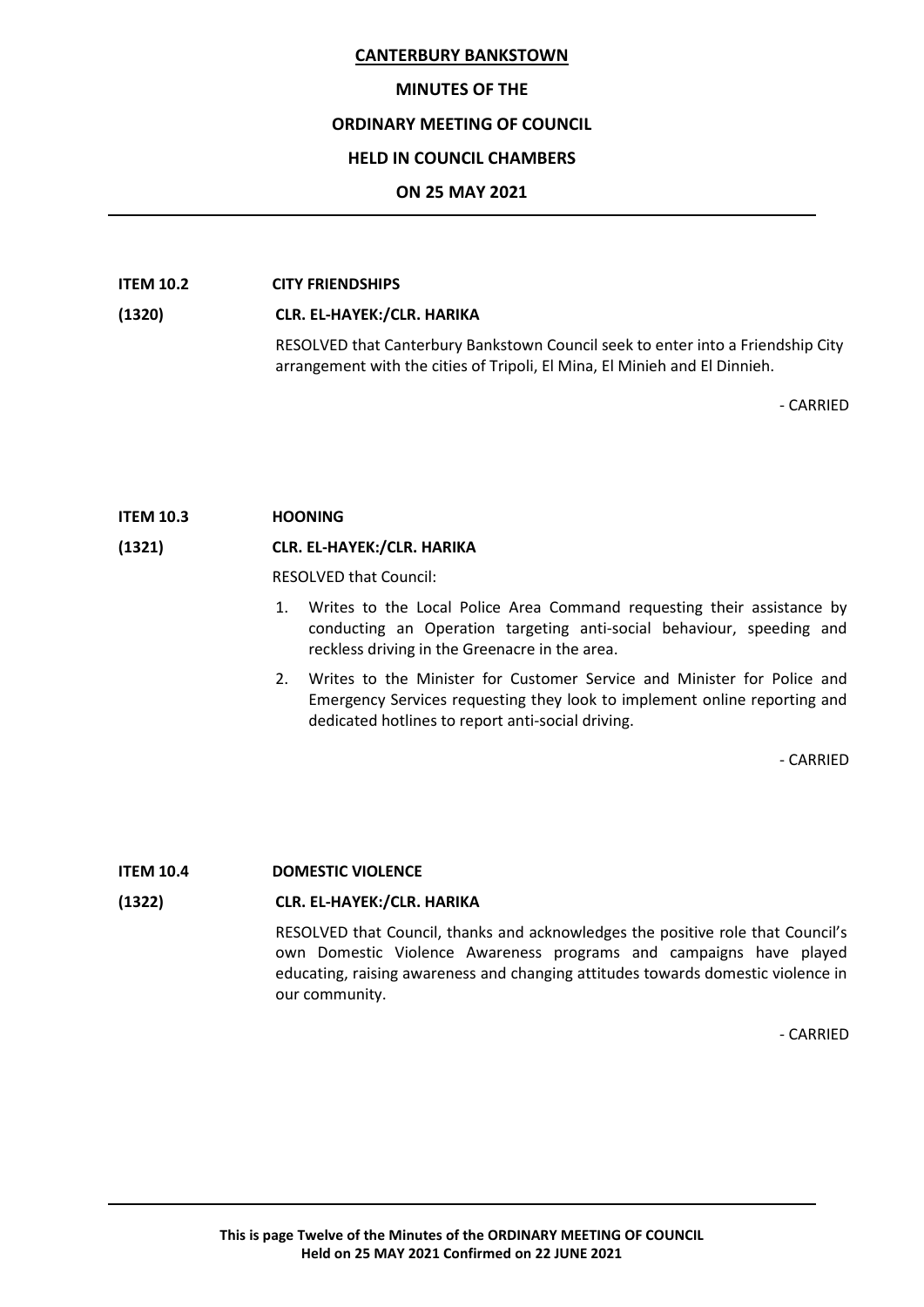### **MINUTES OF THE**

#### **ORDINARY MEETING OF COUNCIL**

#### **HELD IN COUNCIL CHAMBERS**

#### **ON 25 MAY 2021**

## **ITEM 10.5 TREES AND SECONDARY DWELLINGS**

#### **MOTION CLR. ZAKHIA:/CLR. WAUD**

That Council investigates the likely implications of introducing a new exemption under Council's two Tree Management Orders, allowing trees within 3m of a secondary dwelling to be removed and that Council be briefed on the outcome of this investigation.

**LOST** 

|                  | CLRS EL-HAYEK AND HARIKA STOOD FOR A DIVISION.          |
|------------------|---------------------------------------------------------|
| For:-            | Cirs Eisler, Ishac, Madirazza, Waud and Zakhia          |
| <b>Against:-</b> | Clrs Asfour, Downey, El-Hayek, Harika, Raffan and Saleh |

#### **ITEM 10.6 RATE HOTLINE**

#### **(1323) CLR. WAUD:/CLR. ISHAC**

RESOLVED that Council includes details of a dedicated rate inquiry phone and email in its next rates notice to assist rate payers in the event they wish to make any inquiry about their rates.

- CARRIED

## **SECTION 11: CONFIDENTIAL SESSION**

PRIOR TO CONSIDERING THE REPORTS IN CONFIDENTIAL SESSION COUNCILLORS RAFFAN AND ZAKHIA WHO WERE ATTENDING THE MEETING BY AUDIO VISUAL LINK DECLARED THERE WERE NO PERSONS WITHIN SIGHT OR HEARING OF THEM.

## **(1324) CLR. ISHAC:/CLR. HARIKA**

RESOLVED that, in accordance with Section 10A(2) of the Local Government Act, 1993, the Public and the Press be excluded from the meeting to enable Council to determine Item 11.1 in confidential session for the reasons indicated: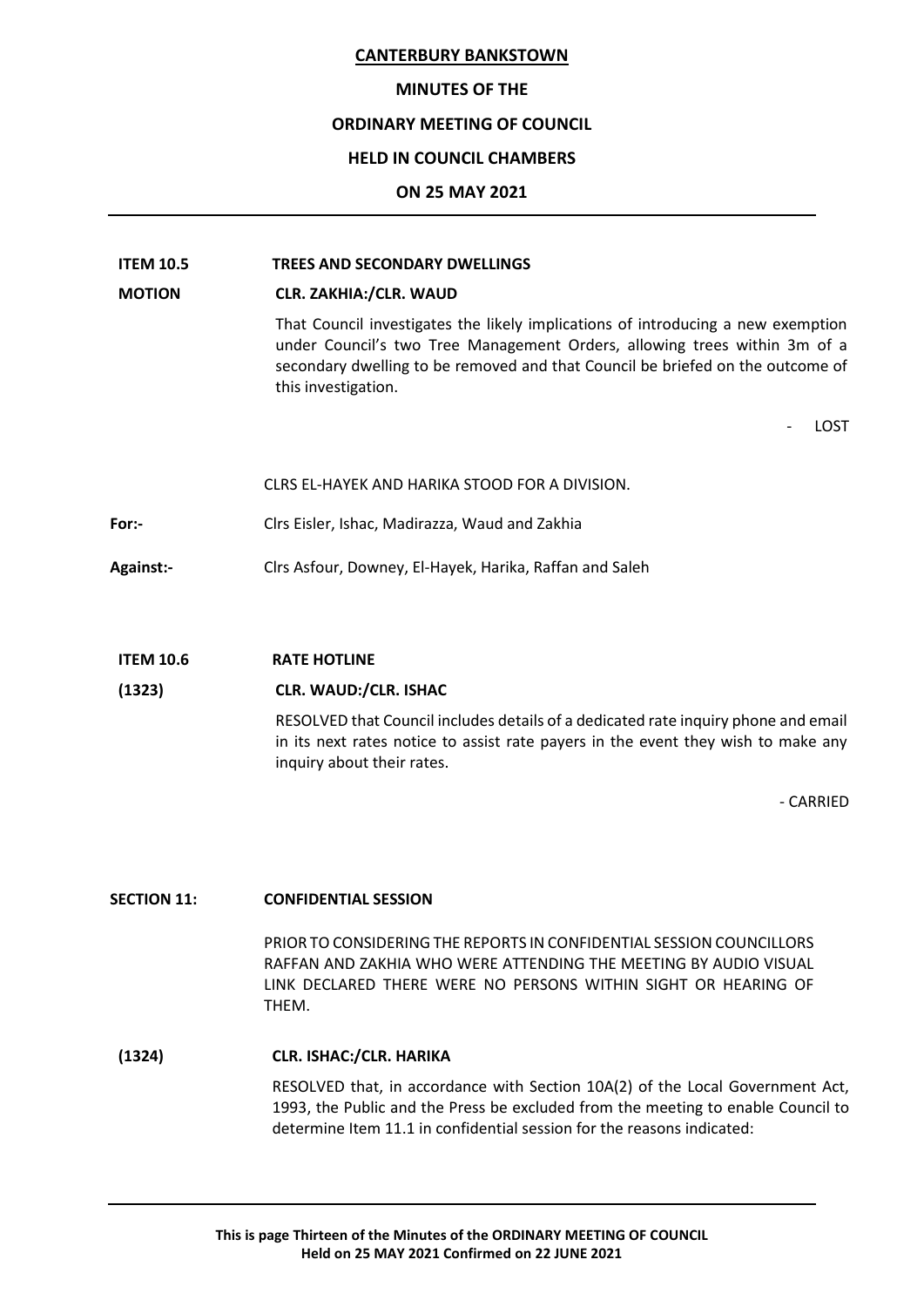#### **MINUTES OF THE**

## **ORDINARY MEETING OF COUNCIL**

#### **HELD IN COUNCIL CHAMBERS**

#### **ON 25 MAY 2021**

Item 11.1 Insurance Policy Placement Coverage for Council

*This report is considered to be confidential in accordance with Section 10A(2)(c) of the Local Government Act, 1993, as it relates to information that would, if disclosed, confer a commercial advantage on a person with whom the Council is conducting (or proposes to conduct) business.*

- CARRIED

## **COUNCIL RESOLVED INTO CONFIDENTIAL SESSION AT 8.20 PM AND REVERTED BACK TO OPEN COUNCIL AT 8.26 PM.**

#### **ITEM 11.1 INSURANCE POLICY PLACEMENT COVERAGE FOR COUNCIL**

In respect of Item 11.1 – Insurance Policy Placement Coverage for Council, Clr Asfour declared a Non-Significant, Non-Pecuniary Conflict of Interest given his role on the Board of StateCover. Given this and as a precaution, he vacated the chamber taking no part in debate on the matter.

HIS WORSHIP THE MAYOR CLR ASFOUR TEMPORARILY VACATED THE CHAMBER AT 8.25 PM.

THE DEPUTY MAYOR CLR HARIKA ASSUMED THE CHAIR.

#### **(1325) CLR. EL-HAYEK:/CLR. DOWNEY**

RESOLVED that

- 1. Council accepts the insurance policy placements as recommended by Council's insurance broker, JLT Risk Solutions Pty Ltd, for the financial year 2021/2022 and enters into the necessary contracts of insurance.
- 2. Pursuant to section 55(3)(i) of the *Local Government Act 1993*, the Council accepts that a tender process would not have achieved a satisfactory result for the contracts identified in resolution 1 above, because of the following extenuating circumstances:
	- a. Council relies on its insurance brokers to identify and place suitable policies of insurance rather than via a market process; and
	- b. In any event, many of the policies are not able to be struck on an open market basis, particularly with broadform insurance policies covering public liability, professional indemnity and industrial special risk.
- 3. The General Manager be authorised to enter into the contract and sign all documentation in accordance with Council's resolution, as required.